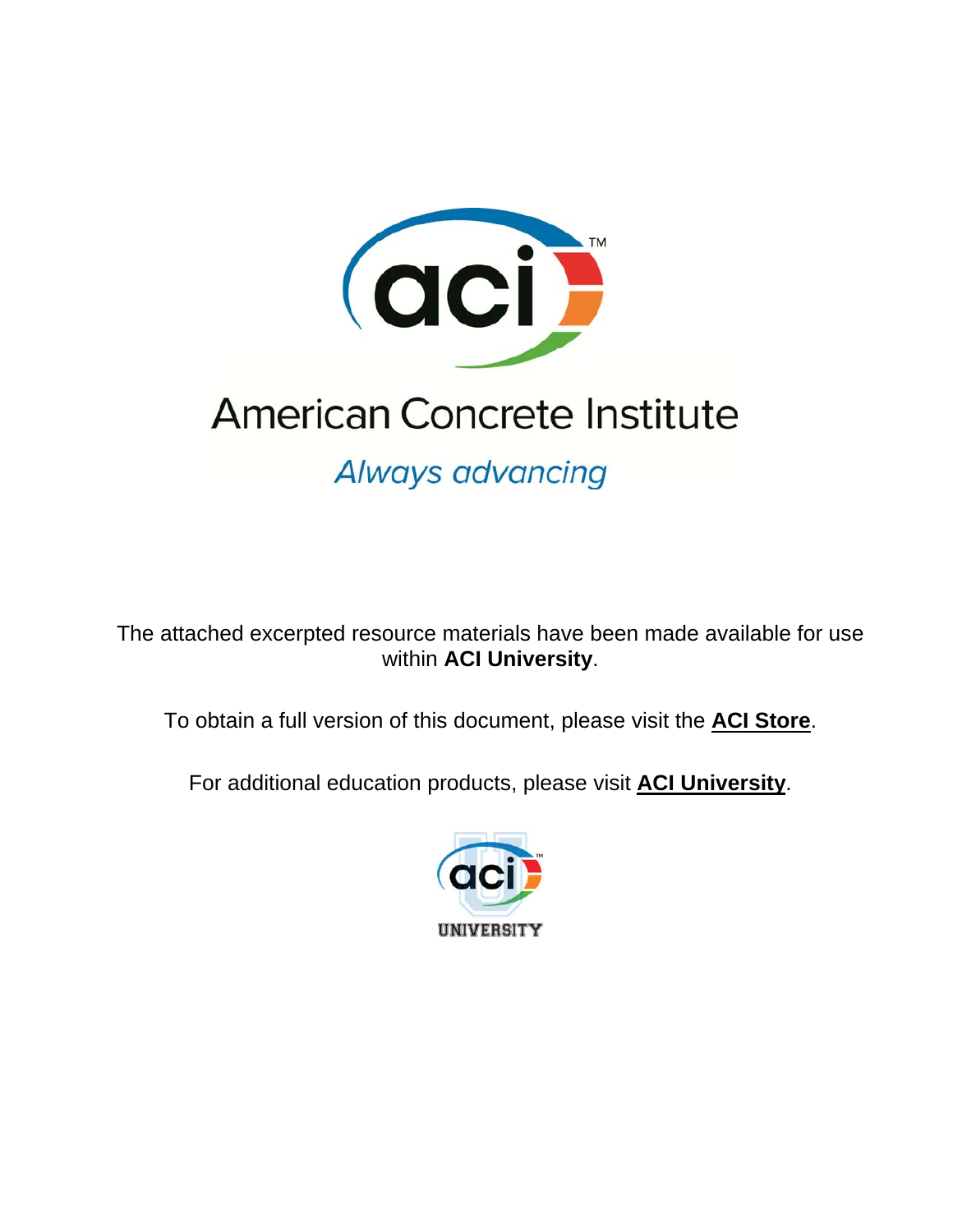## **Control of Cracking in Concrete Structures**

### Reported by ACI Committee 224

Florian Barth Chairman

Robert J. Frosch<sup>\*</sup> Secretary

| Mohamed Abou-Zeid             | David W. Fowler <sup>*</sup> | Edward G. Nawy*       |
|-------------------------------|------------------------------|-----------------------|
| John H. Allen                 | Grant T. Halvorsen           | Randall W. Poston*    |
| James P. Barlow               | Will Hansen <sup>*</sup>     | Royce J. Rhoads       |
| Merle E. Brander <sup>*</sup> | M. Nadim Hassoun             | <b>Andrew Scanlon</b> |
| Kathy Carlson                 | Harvey Haynes <sup>*</sup>   | Ernest K. Schrader*   |
| David Darwin <sup>*</sup>     | Paul Hedli                   | Wimal Suaris*         |
| Fouad H. Fouad*               | Tony C. Liu                  | Zenon A. Zielinski    |

\*Members of ACI 224 who assisted in revisions to this report.

*The principal causes of cracking and recommended crack-control procedures are presented. The current state of knowledge in microcracking and fracture of concrete is reviewed. The control of cracking due to drying shrinkage and crack control in flexural members, overlays, and mass concrete construction are covered in detail. Long-term effects on cracking are considered and crack-control procedures used in construction are presented. Information is presented to assist in the development of practical and effective crack-control programs for concrete structures. Extensive references are provided.*

**Keywords**: aggregates; anchorage (structural); bridge decks; cementaggregate reactions; concrete construction; concrete pavements; concrete slabs; cooling; corrosion; crack propagation; cracking (fracturing); crack width and spacing; drying shrinkage; shrinkage-compensating concrete; heat of hydration; mass concrete; microcracking; polymer-modified concrete; prestressed concrete; reinforced concrete; restraint; shrinkage; temperature; tensile stresses; thermal expansion; volume change.

ACI Committee Reports, Guides, Standard Practices, and Commentaries are intended for guidance in planning, designing, executing, and inspecting construction. This document is intended for the use of individuals who are competent to evaluate the significance and limitations of its content and recommendations and who will accept responsibility for the application of the material it contains. The American Concrete Institute disclaims any and all responsibility for the stated principles. The Institute shall not be liable for any loss or damage arising therefrom.

Reference to this document shall not be made in contract documents. If items found in this document are desired by the Architect/Engineer to be a part of the contract documents, they shall be restated in mandatory language for incorporation by the Architect/Engineer.

#### **CONTENTS [Chapter 1—Introduction, p. 224R-2](#page-2-0)**

#### **[Chapter 2—Crack mechanisms in concrete,](#page-2-1)  p. 224R-2**

- [2.1—Introduction](#page-2-1)
- 2.2—Compressive microcracking
- 2.3—Fracture

#### **[Chapter 3—Control of cracking due to drying](#page-3-0) shrinkage, p. 224R-11**

- [3.1—Introduction](#page-3-0)
- [3.2—Cause of cracking due to drying shrinkage](#page-3-1)
- [3.3—Drying shrinkage](#page-3-1)
- [3.4—Factors controlling drying shrinkage of concrete](#page-4-0)
- [3.5—Control of shrinkage cracking](#page-8-0)
- [3.6—Shrinkage-compensating concrete](#page-9-0)

#### **[Chapter 4—Control of cracking in flexural](#page-9-1)  members, p. 224R-17**

- [4.1—Introduction](#page-9-1)
- [4.2—Crack-control equations for reinforced concrete beams](#page-9-1)
- 4.3—Crack control in two-way slabs and plates
- 4.4—Tolerable crack widths versus exposure conditions in reinforced concrete
- 4.5—Flexural cracking in prestressed concrete
- 4.6—Anchorage-zone cracking in prestressed concrete
- 4.7—Crack control in deep beams
- 4.8—Tension cracking

ACI 224R-01 supersedes ACI 224R-90 and became effective May 16, 2001.

Copyright 2001, American Concrete Institute. All rights reserved including rights of reproduction and use in any form or by any means, including the making of copies by any photo process, or by electronic or mechanical device, printed, written, or oral, or recording for sound or visual reproduc-tion or for use in any knowledge or retrieval system or device, unless permission in writing is obtained from the copyright proprietors.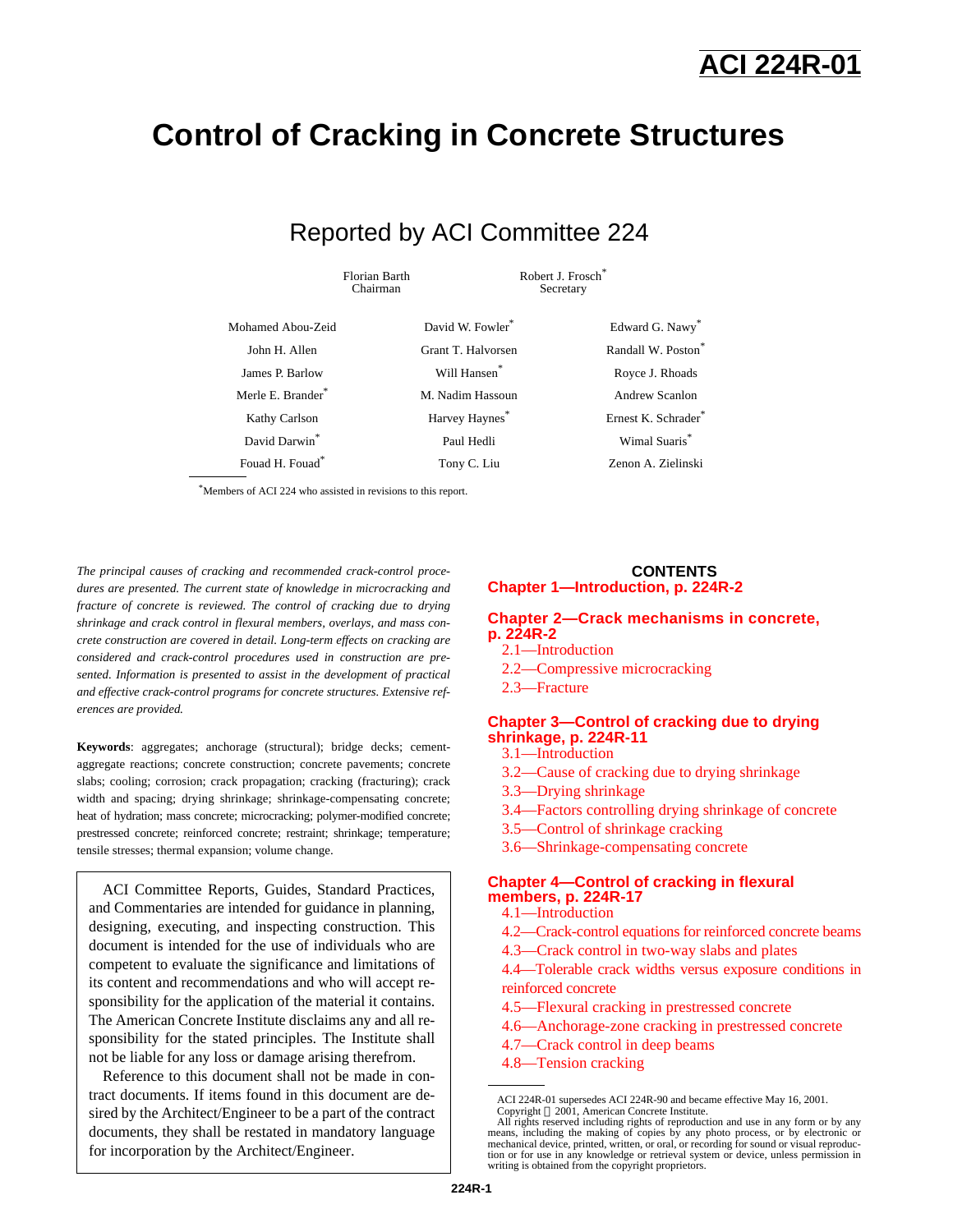#### <span id="page-2-1"></span>**Chapter 5—Long-term effects on cracking, p. 224R-24**

- 5.1—Introduction
- 5.2—Effects of long-term loading
- 5.3—Environmental effects
- 5.4—Aggregate and other effects
- 5.5—Use of polymers in improving cracking characteristics

#### **Chapter 6—Control of cracking in overlays, p. 224R-25**

- 6.1—Introduction
- 6.2—Fiber-reinforced concrete (FRC) overlays
- 6.3—Latex- and epoxy-modified concrete overlays
- 6.4—Polymer-impregnated concrete (PIC) systems
- 6.5—Epoxy and other polymer concrete overlays

#### <span id="page-2-0"></span>**Chapter 7—Control of cracking in mass concrete, p. 224R-28**

- 7.1—Introduction
- 7.2—Methods of crack control
- 7.3—Design
- 7.4—Construction
- 7.5—Operation

#### **Chapter 8—Control of cracking by proper construction practices, p. 224R-34**

- 8.1—Introduction
- 8.2—Restraint
- 8.3—Shrinkage
- 8.4—Settlement
- 8.5—Construction
- 8.6—Specifications to minimize drying shrinkage
- 8.7—Conclusion

#### **Chapter 9—References, p. 224R-39**

- 9.1—Referenced standards and reports
- 9.2—Cited references
- 9.3—Other reference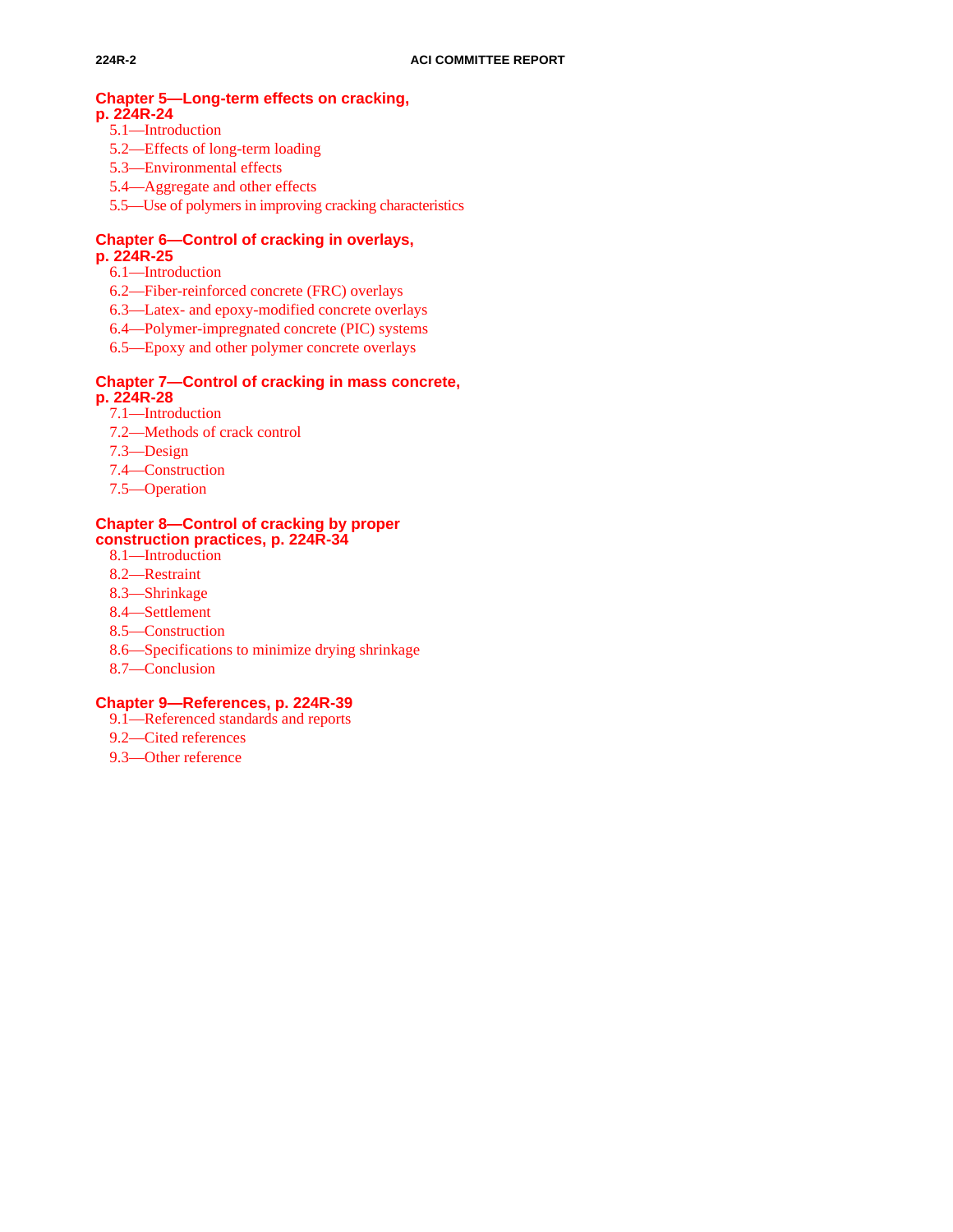#### <span id="page-3-0"></span>**CHAPTER 3—CONTROL OF CRACKING DUE TO DRYING SHRINKAGE**

#### **3.1—Introduction**

<span id="page-3-1"></span>Drying shrinkage of concrete is the reduction in volume caused by the loss of water. Drying shrinkage can be defined as the time-dependent linear strain at constant temperature measured on an unloaded specimen that is allowed to dry. From a structural point of view, there is no need to separate drying shrinkage from other kinds of phenomena, such as carbonation shrinkage and autogenous shrinkage. A typical value for the final shrinkage strain of concrete in structures is  $600 \times 10^{-6}$ . Because the concrete tensile-strain capacity can be  $150 \times 10^{-6}$  or less, cracking will result if the shrinkage is restrained in a concrete member. There is a high degree of uncertainty in predicting shrinkage of concrete structures, however, because this property varies considerably with many parameters, including concrete composition, source of aggregate, ambient relative humidity, specimen geometry, and more specifically, the ratio of the exposed surface to the volume of the structural element. Further, the slow development of shrinkage over time makes it difficult to obtain an accurate prediction for a given concrete from short-term laboratory measurements. As a result, a coefficient variation of 20% or more can be expected in predicting long-term shrinkage.

Before true moisture equilibrium has been reached within a member cross section, internal shrinkage restraint occurs because of moisture gradients. Consequently, self-equilibrating internal stresses are present with tension on the surface and compression in the interior. This stress condition can cause cracking if not relieved by creep.

Shrinkage and creep are often responsible for excessive deflections and curvature, losses in prestress, and redistribution of internal stresses and reactions in statically indeterminate members. If not controlled, drying shrinkage can lead to serviceability problems, such as excessive deflections, and durability problems, such as freeze-thaw deterioration and corrosion at cracks.

Good design and construction practices can minimize the amount of cracking and eliminate or control the visible large cracks by minimizing the restraint using adequate reinforcement and contraction joints. Further information can be found in ACI 209R. Cracking due to drying shrinkage can never be eliminated in most structures. This chapter covers cracking of hardened concrete due to drying shrinkage, factors influencing shrinkage, control of cracking, and the use of expansive cements to minimize cracking. Construction practices and specifications to minimize drying shrinkage are covered in Chapter 8.

#### **3.2—Cause of cracking due to drying shrinkage**

The contraction (due to drying shrinkage) of a concrete component within a structure is always subject to some degree of restraint from either the foundation, another part of the structure, or the reinforcing steel embedded in the



*Fig. 3.1—Cracking of concrete due to drying shrinkage.*

concrete. The combination of shrinkage and restraint develops tensile stresses within the concrete. Due to the inherent low tensile strength of concrete, cracking will often occur (Fig. 3.1).

Additional restraint arises from nonuniform shrinkage. Because drying occurs nonuniformly from the surface towards the concrete core, shrinkage will create internal tensile stresses near the surface and compression in the core. Differential shrinkage can result in warping and surface cracks. The surface cracks can, with time, penetrate deeper into the concrete member as the interior portion is subject to additional shrinkage.

As illustrated in [Fig. 3.2, t](#page-4-1)he tensile stress induced by restraining drying shrinkage is reduced with time due to creep or stress relaxation. Cracks develop only when the net tensile stress reaches the tensile strength of concrete. The creep relief decreases with age, however, so that the cracking tendency becomes greater with increased time.

#### **3.3—Drying shrinkage**

When concrete dries, it contracts or shrinks. When it is wetted, it expands. The expansion does not occur to the same extent as shrinkage. These volume changes, along with changes in moisture content, are an inherent characteristic of hydraulic-cement concrete. The change in moisture content of cement paste causes concrete to shrink or swell. Aggregate reduces the unit volume of cement paste and provides an internal restraint that significantly reduces the magnitude of these volume changes in concrete.

In addition to drying shrinkage, the cement paste is also subject to carbonation shrinkage. Shrinkage results from the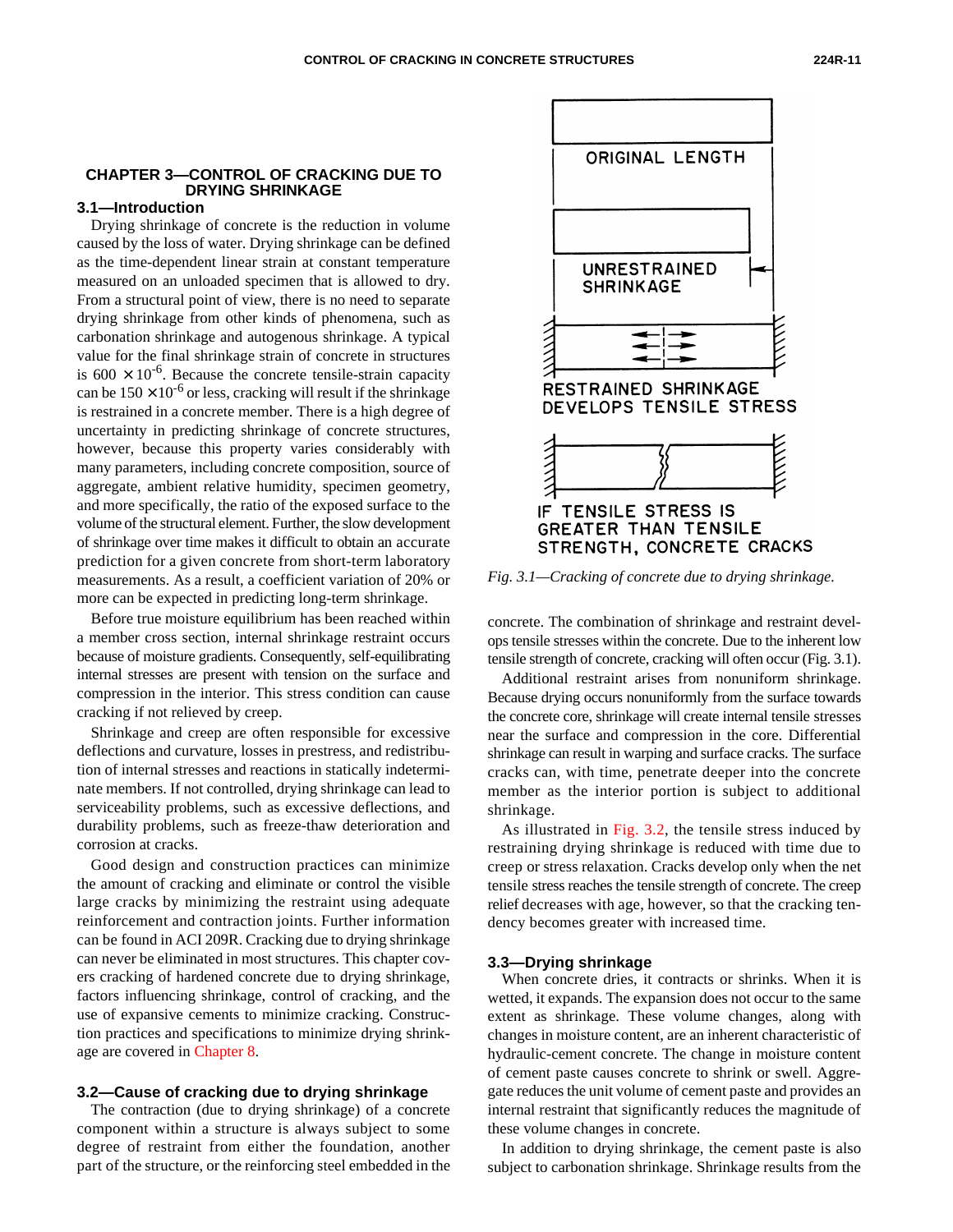<span id="page-4-1"></span>

*Fig. 3.2—Effect of creep on tensile stress.*

<span id="page-4-3"></span><span id="page-4-2"></span><span id="page-4-0"></span>

*Fig. 3.3—Relations between shrinkage and time for concretes stored at different relative humidities. Time reckoned since end of wet curing at 28 days (Troxell, Raphael, and Davis 1958).*

effects of carbon dioxide on the chemical changes of calciumsilicate hydrate and crystalline-hydration products and the drying of the pores by removing absorbed water. Calcium hydroxide will form calcium carbonate by reacting with atmospheric carbon dioxide. Because carbon dioxide does not penetrate more than about 12 mm (0.5 in.) into the surface of high-quality concrete with low porosity, carbonation shrinkage is of minor importance in the overall shrinkage of most concrete structures. Carbonation does, however, play an important role in the shrinkage of small laboratory test specimens and structures constructed with low-quality, porous concrete, particularly when subjected to long-term exposure to drying. The amount of carbonation shrinkage observed on a small laboratory specimen can be greater than the shrinkage of the concrete in the structure. This effect results from the greater surface area to volume ratio in smaller specimens. Shrinkage due to carbonation is discussed in detail by Verbeck (1958).

#### **3.4—Factors controlling drying shrinkage of concrete**

The major factors controlling ultimate drying shrinkage of concrete include relative humidity, aggregate type and content (or paste content), water content, and *w/cm*. The rate of moisture loss and shrinkage of a given concrete is influenced by the size of the concrete member, the relative humidity, distance from the exposed surface, and drying time.

**3.4.1** *Relative humidity and drying time*—Relative humidity has a major influence on ultimate shrinkage and the rate of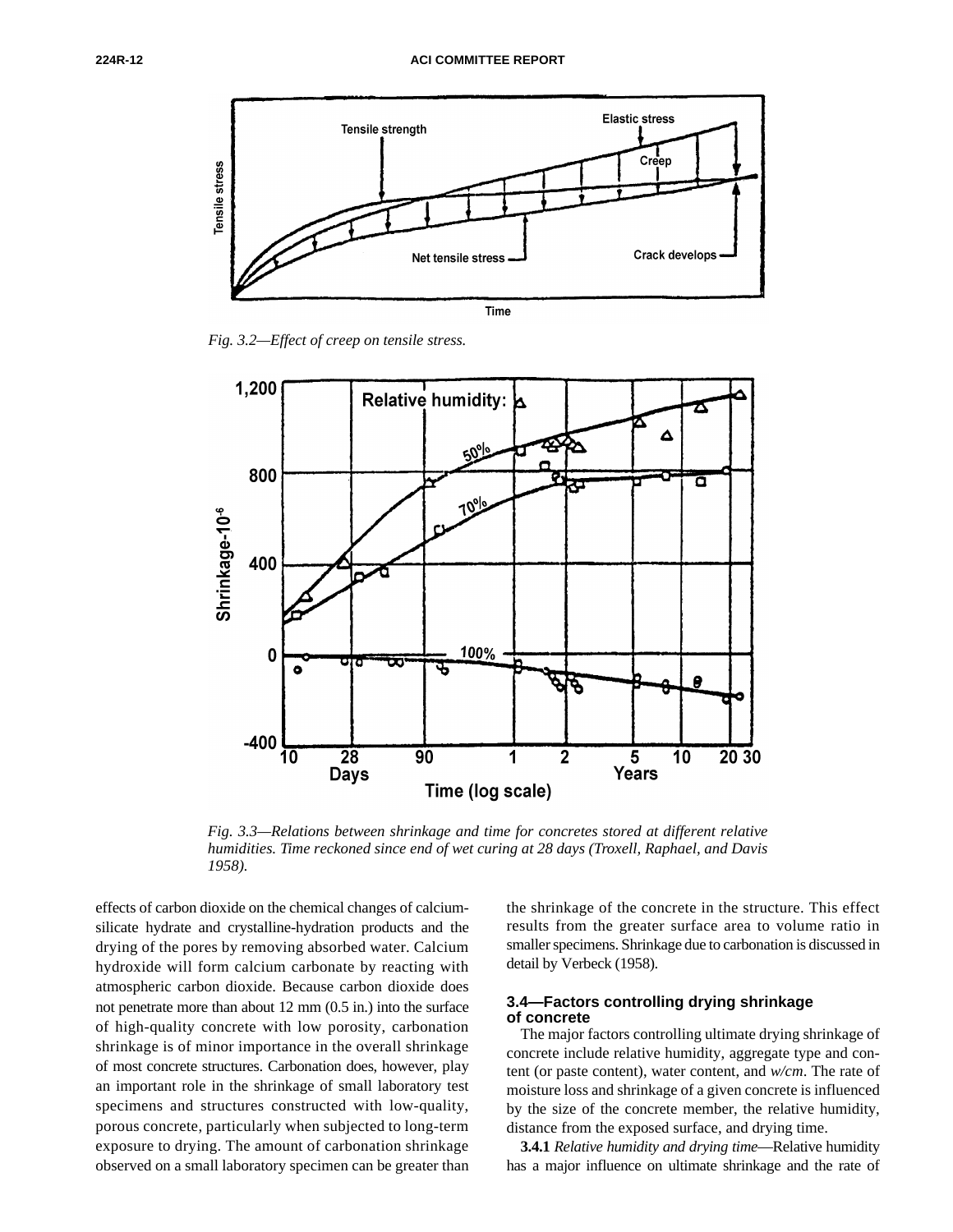<span id="page-5-2"></span><span id="page-5-0"></span>

*Fig. 3.4—Effect of relative aggregate content and modulus ratio on drying shrinkage of concrete (Hansen and Almudaiheem 1987).*

<span id="page-5-1"></span>**Table 3.1—Effect of aggregate type on concrete shrinkage (after Carlson [1938])**

| Aggregate | Specific gravity | Absorption | 1-year shrinkage, % |
|-----------|------------------|------------|---------------------|
| Sandstone | 2.47             | 5.0        | 0.116               |
| Slate     | 2.75             | 1.3        | 0.068               |
| Granite   | 2.67             | 0.8        | 0.047               |
| Limestone | 2.74             | 0.2        | 0.041               |
| Ouartz    | 2.66             | 0.3        | 0.032               |

shrinkage. Results by Troxell, Raphael, and Davis (1958) showed that the lower the relative humidity, the greater the ultimate shrinkage and rate of shrinkage [\(Fig. 3.3\).](#page-4-2) [Figure 3.3](#page-4-3) also illustrates that expansion occurs if concrete is exposed to a continuous supply of water; this process is known as swelling. Swelling is small compared with shrinkage in ordinary concrete and occurs only when the relative humidity is maintained above 94% (Lorman 1940). Swelling can, however, be significant in lightweight concrete (Neville and Brooks 1985). Figure 3.3 also shows that drying is a slow process. It can take many years before ultimate shrinkage is reached because the loss of water from hardened concrete is diffusion controlled.

**3.4.2** *Influence of quantity and type of aggregate on shrinkage*—Concrete shrinkage is due primarily to shrinkage of the hardened cement paste. The presence of aggregate in concrete reduces the total shrinkage by providing elastic restraint to paste shrinkage. Concrete shrinkage, however, is not solely related to the relative aggregate content; there is another effect due to the ratio of elastic modulus of aggregate to that of the hydrated paste. When using high-quality aggregates, which are characterized mainly by low absorption capacity, this ratio is typically between four and seven



*Fig 3.5—Typical effect of water content of concrete on drying shrinkage (USBR 1981).*

(Hansen and Almudaiheem 1987). This is also illustrated in Fig. 3.4, where an elastic modulus ratio between 1 and 2 indicates an aggregate stiffness that is much smaller than that of normalweight aggregate.

Pickett (1956) and Hansen and Almudaiheem (1987) developed constitutive models for predicting the influence of relative aggregate content and modulus ratio on ultimate concrete shrinkage. The latter model clearly explains why lightweight concrete for the same relative aggregate content exhibits considerably more shrinkage than ordinary concrete. This is also illustrated in Fig. 3.4 when the modulus ratio is between one and two because the aggregate stiffness is much smaller than that of normalweight aggregate.

The influence of aggregate-absorption capacity on concrete shrinkage was investigated by Carlson (1938) and is illustrated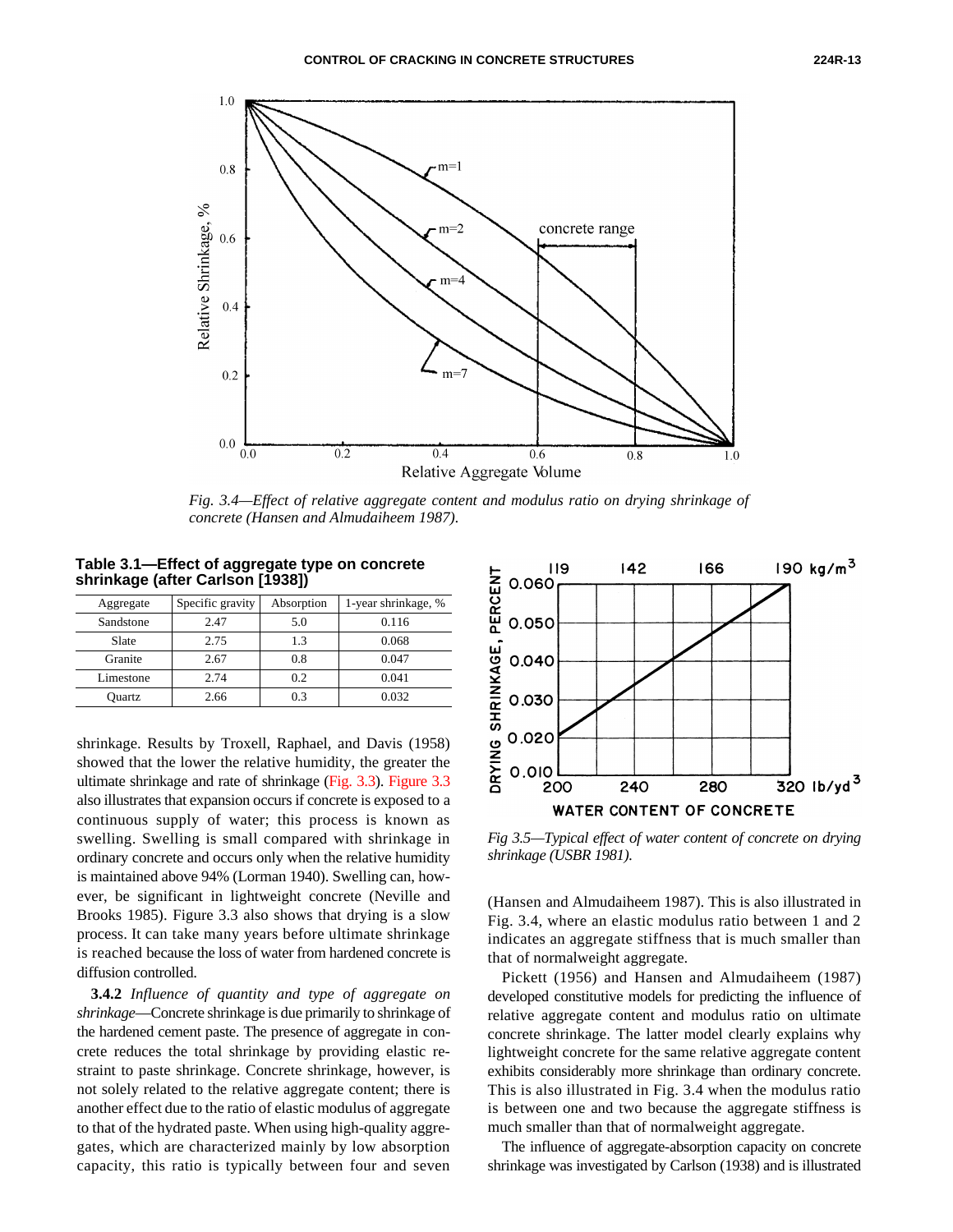

*Fig. 3.6—Effect of temperature of fresh concrete on its water requirement (USBR 1981).*



*Fig. 3.7—Influence of* w/c *and aggregate content on shrinkage (Odman 1968).*

i[n Table 3.1;](#page-5-2) the concrete had identical cements and *w/cm*s. The absorption of an aggregate, which is a measure of porosity, influences its modulus or compressibility. A low elastic modulus is usually associated with high absorption.

Quartz, limestone, dolomite, granite, feldspar, and some basalts can be classified as higher-modulus aggregates, which result in lower shrinkage properties of concrete. Highshrinkage concrete often contains sandstone, slate, hornblende, and some types of basalts. Because the rigidity of certain aggregates, such as granite, limestone, or dolomite, can vary over a wide range, their effectiveness in restraining drying shrinkage varies.

Although compressibility is the most important property of aggregate governing concrete shrinkage, the aggregate itself can shrink during drying. This is true for sandstone and other aggregates of high-absorption capacity. In general, aggregate with a high modulus of elasticity and low absorption will produce a concrete with low ultimate shrinkage.

**3.4.3** *Paste content and* w/cm—Consistency, as measured by the slump test, is an important parameter in proportioning concrete. The amount of mixing water needed to achieve a given slump is dependent on the maximum aggregate size used because the maximum size influences the total aggregate surface area that needs to be covered with cement paste. Decreasing maximum aggregate size increases the total surface area to be covered with paste. Therefore, more water and cement are needed to achieve a given slump. For the same *w/cm*, concrete shrinkage increases with increasing water content because the paste volume increases; this agrees with the predictions in [Fig. 3.4 a](#page-5-0)nd results obtained by the U.S. Bureau of Reclamation (1975) shown in [Fig. 3.5.](#page-5-1) For a constant *w/cm*, there is an approximately linear relationship between water content (paste content as well) and concrete shrinkage within the range of water contents listed. Temperature also has an influence on the water requirements of the fresh concrete for same slump (Fig. 3.6). A reduction in water content, which reduces the paste content, will reduce the ultimate drying shrinkage of concrete. Therefore, the water content (and paste content) of a concrete mixture should be kept to a minimum to minimize potential drying shrinkage and the cracking tendency of the concrete.

Figure 3.7 illustrates that concrete shrinkage increases with  $w/cm$  for a given aggregate content. This effect is more pronounced with lower aggregate contents (Odman 1968).

**3.4.4** *Influence of member size*—The size and shape of a concrete member and the porosity of the cement paste influences the drying rate of concrete and, therefore, influences the shrinkage rate. The shape affects the ratio of the surface area to volume of the member, and a higher ratio results in a higher drying rate. For a given concrete, the observed shrinkage at a given time decreases with an increase in the size of the specimen. This effect is illustrated in [Fig. 3.8](#page-7-0) (Bryant and Vadhanavikkit 1987) in which long-term shrinkage results were obtained on concrete prisms up to 400 mm (8 in.) thick. Ultimate shrinkage may not be reached for structural members during the intended service life.

Another consequence of moisture diffusion is that a moisture gradient develops from the surface to the interior. For a specimen that has moisture evaporation from all surfaces, shrinkage strain is greatest at the surface where moisture content is lowest, and shrinkage strain decreases toward the center where moisture content is highest. Nonuniform selfequilibrating internal stresses develop. Tensile stresses occur at and near the surfaces and compressive stresses develop at and near core, as shown i[n Fig. 3.9.](#page-7-1)

Warping occurs if drying takes place in an unsymmetrical manner, either due to drying from one side or due to a nonsymmetrical structure. In slabs-on-grade, the warping mechanism is a primary cause of cracking. Moisture evaporates from the top surface only, which causes higher shrinkage at the top. The concrete near the top surface is partially restrained from shrinking because it is attached to concrete lower in the slab that is more moist and does not shrink as much as the top surface. This restraint produces tensile stresses at and near the top surface, which results in the slab warping or curling, and the free edges of the slab can lift off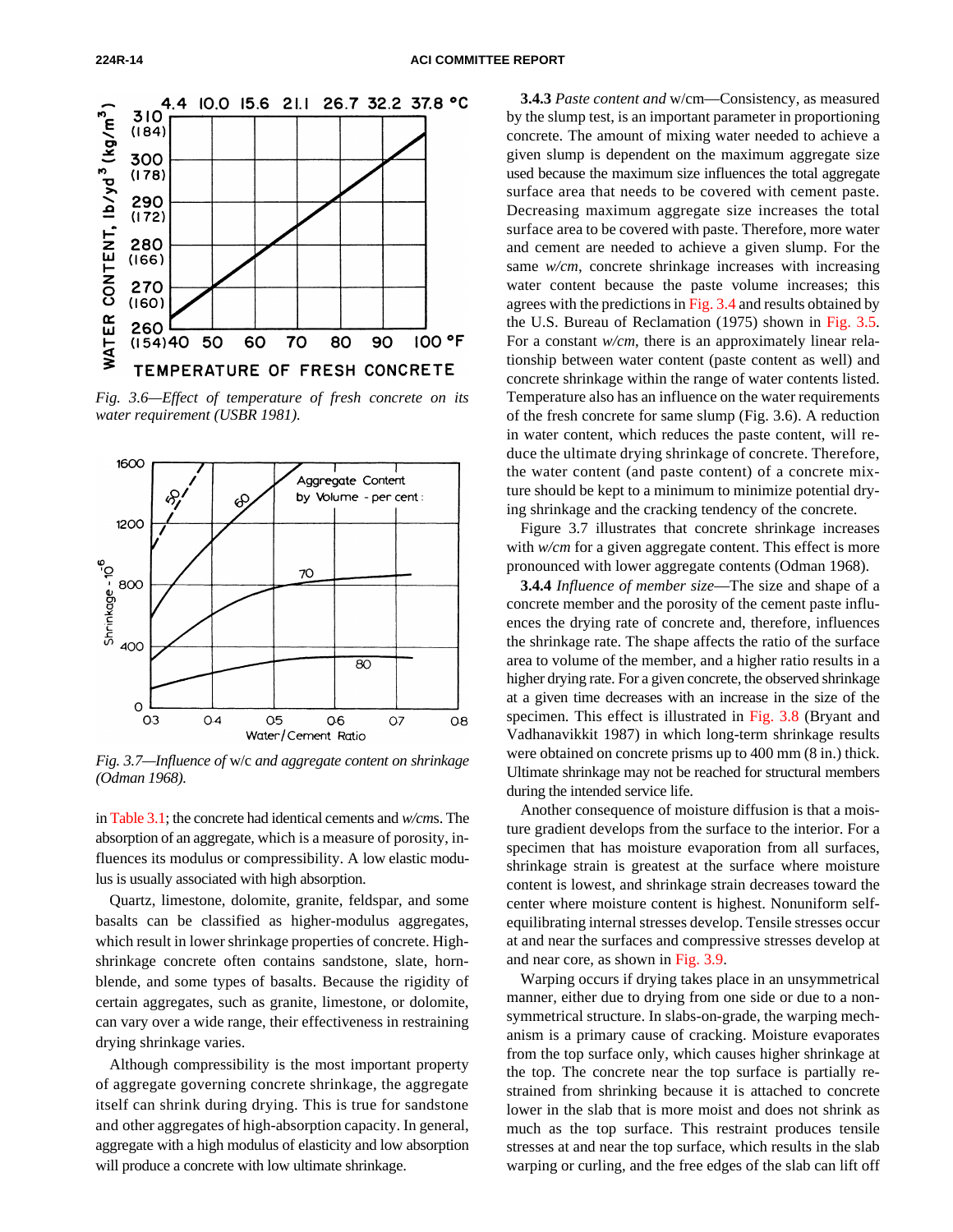<span id="page-7-0"></span>

<span id="page-7-1"></span>*Fig. 3.8—Influence of specimen size on shrinkage (Bryant and Vadhanavikkit 1987).*



*Fig 3.9—Internal restraint of shrinkage.*

the ground. If the edges of the slab are restrained from movement, such as footings, and the slab is not allowed to warp, then the top surface has higher tensile stresses. Cracking can result if the tensile stresses from restrained shrinkage exceed the tensile strength of the concrete. Cracking may also result near the edge of the slab when a vertical load is applied on the warped cantilever.

**3.4.5** *Effect of curing on shrinkage*—Carlson (1938) reported that the duration of moist curing of concrete does not have much effect on ultimate drying shrinkage. Test results from the California Department of Transportation (1963) show that substantially the same shrinkage occurred in concrete that was moist-cured for 7, 14, and 28 days before drying started. As far as the cracking tendency of the concrete is

concerned, prolonged moist curing may not be beneficial. A general recommendation is to continue moist curing for at least 7 days. (For further information, refer to ACI 309.)

Sealed curing is curing without loss or addition of water. It eliminates other kinds of shrinkage so that all the resulting shrinkage will be autogenous. Autogenous shrinkage is a result of the fact that the products of hydration occupy a smaller volume than the original volume of cement and water. Self-dessication is a problem in low *w/c* concretes under sealed conditions in which the pores dry out and hydration slows down. Autogenous shrinkage strain is typically about 40 to  $100 \times 10^{-6}$  (Davis 1940). Houk, Paxton, and Houghton (1969) found that autogenous shrinkage increases with increasing temperature, cement content, and cement fineness.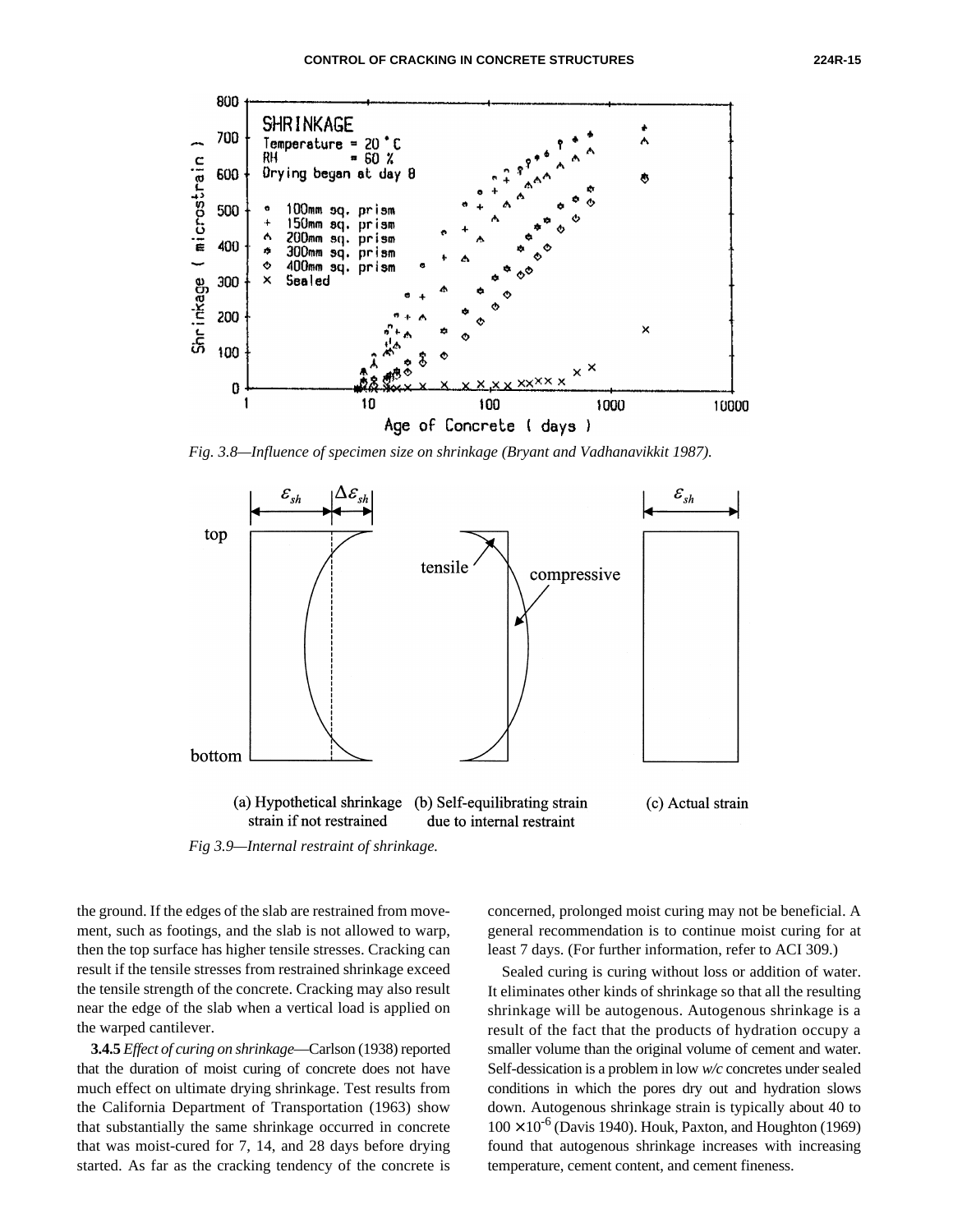<span id="page-8-1"></span>

<span id="page-8-0"></span>*Fig. 3.10—Basic concept of shrinkage-compensating concrete.* 

**3.4.6** *Effect of admixtures*—The effect of admixtures on concrete shrinkage is unclear. As an example, early-age shrinkage appears to increase by about 100% in the presence of calcium chloride, whereas later-age shrinkage is increased by about 40% compared with control specimens (ACI 212.3R).

Air-entrainment does not seem to increase shrinkage by more than 10% for air contents up to about 5% (Carlson 1938).

Results by Ghosh and Malhotra (1979), Brooks, Wainwright, and Neville (1979), and Feldman and Swenson (1975) indicated that the use of high-range water-reducing admixtures increases shrinkage. According to Ytterberg (1987), high-range water-reducing admixtures do not necessarily reduce shrinkage in proportion to their ability to reduce water content.

#### **3.5—Control of shrinkage cracking**

Concrete tends to shrink due to drying whenever its surfaces are exposed to air of low relative humidity or high winds. Because various kinds of restraint prevent the concrete from contracting freely, cracking should be expected, unless the ambient relative humidity is kept near 100%. The control of cracking consists of reducing the cracking tendency to a minimum, using adequate and properly positioned reinforcement, and using contraction joints. The CEB-FIP Model Code (1990) gives quantitative recommendations on the control of cracking due to shrinkage by listing various coefficients to determine the shrinkage levels that can be expected. Control of cracking by correct construction practices is covered in Chapter 8.

Cracking can also be minimized by using expansive cements to produce shrinkage-compensating concrete. This is discussed in [Section 3.6.](#page-9-0)

**3.5.1** *Reduction of cracking tendency*—Most measures that can be taken to reduce concrete shrinkage will also reduce the cracking tendency. Drying shrinkage can be reduced by using less water in the mixture and the largest practical



*Fig. 3.11—Length-change characteristics for shrinkagecompensating and portland cement concrete (relative humidity = 50%).*

maximum-size aggregate. A lower water content can be achieved by using a well-graded aggregate, stiffer consistency, and lower initial temperature of the concrete.

Concrete can withstand higher tensile strains if the stress is slowly applied; therefore, it is desirable to prevent rapid drying of concrete. Prevention of rapid drying can be attained by using curing compounds, even after water curing.

**3.5.2** *Reinforcement*—Properly placed reinforcement, used in adequate amounts, will reduce the number and widths of cracks, reducing unsightly cracking. By distributing the shrinkage strains along the reinforcement through bond stresses, the cracks are distributed so that a larger number of narrow cracks occur instead of a few wide cracks. Although the use of reinforcement to control cracking in a relatively thin concrete section is practical, it is not needed in massive structures, such as dams, due to the low drying shrinkage of these mass concrete structures. The minimum amount and spacing of reinforcement to be used in structural floors, roof slabs, and walls for control of temperature and shrinkage cracking is given in ACI 318 or in ACI 350R. The minimum-reinforcement percentage, which is between 0.18 and 0.20%, does not normally control cracks to within generally acceptable design limits. To control cracks to a more acceptable level, the percentage requirement needs to exceed about 0.60%.

**3.5.3** *Joints*—The use of joints is the an effective method of preventing the formation of unsightly cracking. If a sizeable length or expanse of concrete, such as walls, slabs, or pavements, is not provided with adequate joints to accommodate shrinkage, the concrete will make its own joints by cracking.

Contraction joints in walls are made, for example, by fastening wood or rubber strips to the form, which leave narrow vertical grooves in the concrete on both faces of the wall. Cracking of the wall due to shrinkage should occur at the grooves, relieving the stress in the wall and preventing the formation of unsightly cracks between the joints. These grooves should be sealed to prevent moisture penetration.